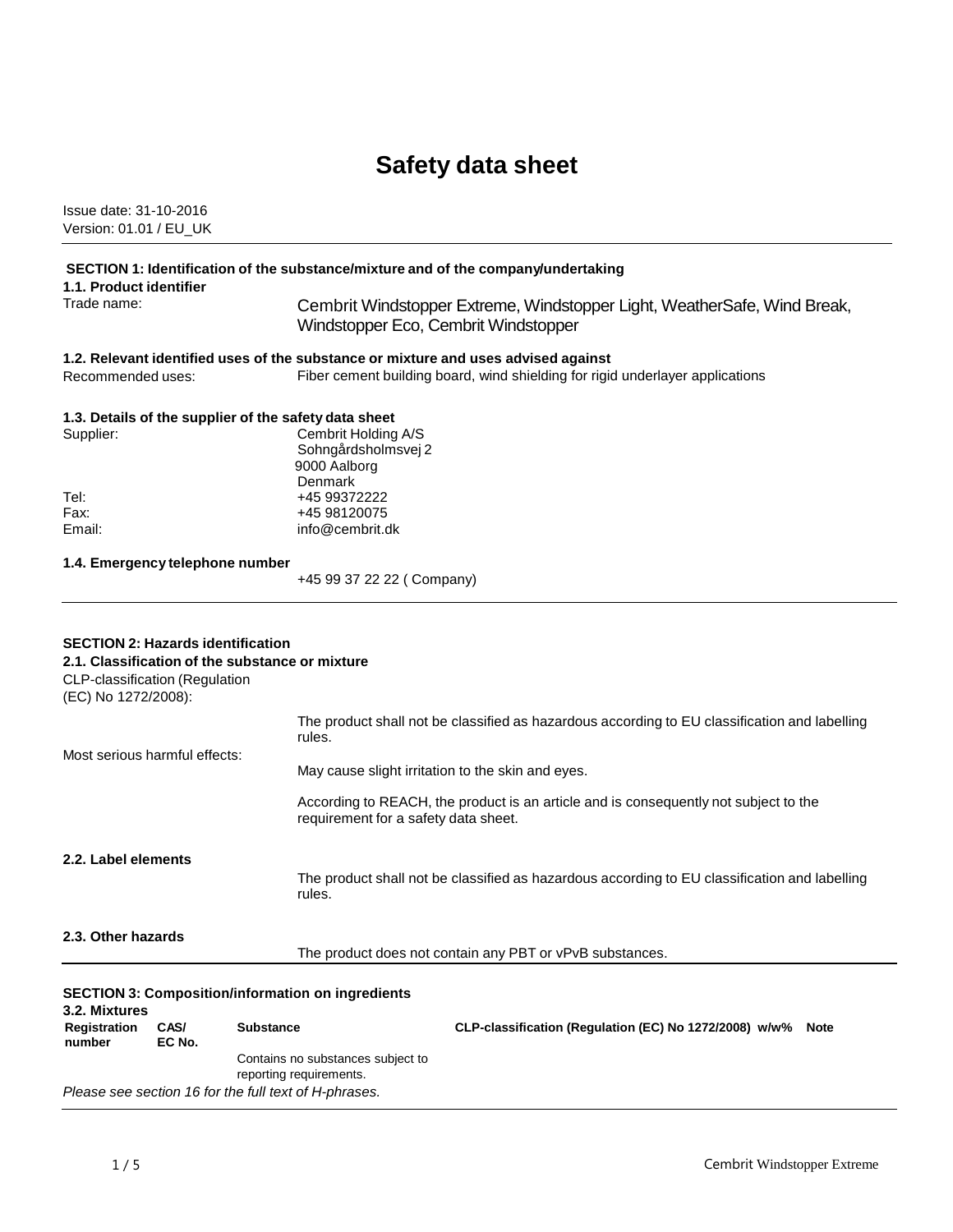## **SECTION 4: First aid measures**

| JEUTIUN 4. FIISL dIU IIIEdSUIES<br>4.1. Description of first aid measures          |                                                                                                                                                                                                  |
|------------------------------------------------------------------------------------|--------------------------------------------------------------------------------------------------------------------------------------------------------------------------------------------------|
| Inhalation:                                                                        | Seek fresh air. Seek medical advice in case of persistent discomfort.                                                                                                                            |
| Ingestion:                                                                         | Wash out mouth thoroughly and drink 1-2 glasses of water in small sips. Seek medical advice<br>in case of discomfort.                                                                            |
| Skin:                                                                              | Wash skin with soap and water. Seek medical advice in case of persistent discomfort.                                                                                                             |
| Eyes                                                                               | Flush with water (preferably using eye wash equipment) until irritation subsides. Seek medical<br>advice if symptoms persist.                                                                    |
| Other information:                                                                 | When obtaining medical advice, show the safety data sheet or label.                                                                                                                              |
| 4.2. Most important symptoms and effects, both acute and delayed                   |                                                                                                                                                                                                  |
|                                                                                    | May cause slight irritation to the skin and eyes.<br>4.3. Indication of any immediate medical attention and special treatment needed<br>Treat symptoms. No special immediate treatment required. |
| <b>SECTION 5: Firefighting measures</b><br>5.1. Extinguishing media                |                                                                                                                                                                                                  |
| Suitable extinguishing media                                                       | The product is not directly flammable. Choose extinguishing agents based on the surrounding<br>fire.                                                                                             |
| Unsuitable extinguishing media                                                     | Do not use water stream, as it may spread the fire.                                                                                                                                              |
| 5.2. Special hazards arising from the substance or mixture                         |                                                                                                                                                                                                  |
| 5.3. Advice for firefighters                                                       | The product is not directly flammable. Avoid inhalation of vapour and fumes - seek fresh air.                                                                                                    |
|                                                                                    | Wear Self-Contained Breathing Apparatus (SCBA) with chemical resistant gloves.                                                                                                                   |
| <b>SECTION 6: Accidental release measures</b>                                      |                                                                                                                                                                                                  |
| For non-emergency personnel:                                                       | 6.1. Personal precautions, protective equipment and emergency procedures<br>Wear gloves.                                                                                                         |
| For emergency responders:                                                          | Normal protective clothing equivalent to EN 469 is recommended.                                                                                                                                  |
| 6.2. Environmental precautions                                                     |                                                                                                                                                                                                  |
| 6.3. Methods and material for containment and cleaning up                          | Prevent spillage from entering drains and/or surface water.                                                                                                                                      |
|                                                                                    | Sweep up/collect spills for possible reuse or transfer to suitable waste containers.                                                                                                             |
| 6.4. Reference to other sections                                                   | See section 8 for type of protective equipment. See section 13 for instructions on disposal.                                                                                                     |
| <b>SECTION 7: Handling and storage</b><br>7.1. Precautions for safe handling       |                                                                                                                                                                                                  |
|                                                                                    | Running water and eye wash equipment should be available. Wash hands before breaks,<br>before using restroom facilities, and at the end of work.                                                 |
| 7.2. Conditions for safe storage, including any incompatibilities                  | Store in a dry area.                                                                                                                                                                             |
| 7.3. Specific end use(s)                                                           |                                                                                                                                                                                                  |
|                                                                                    | None.                                                                                                                                                                                            |
| <b>SECTION 8: Exposure controls/personal protection</b><br>8.1. Control parameters |                                                                                                                                                                                                  |
| Legal basis:                                                                       | Commission Directive 2000/39/EC (Occupational Exposure Limits). Last amended by<br>Commission Directive 2009/161/EU.                                                                             |
|                                                                                    | Contains no substances subject to reporting requirements.                                                                                                                                        |
|                                                                                    |                                                                                                                                                                                                  |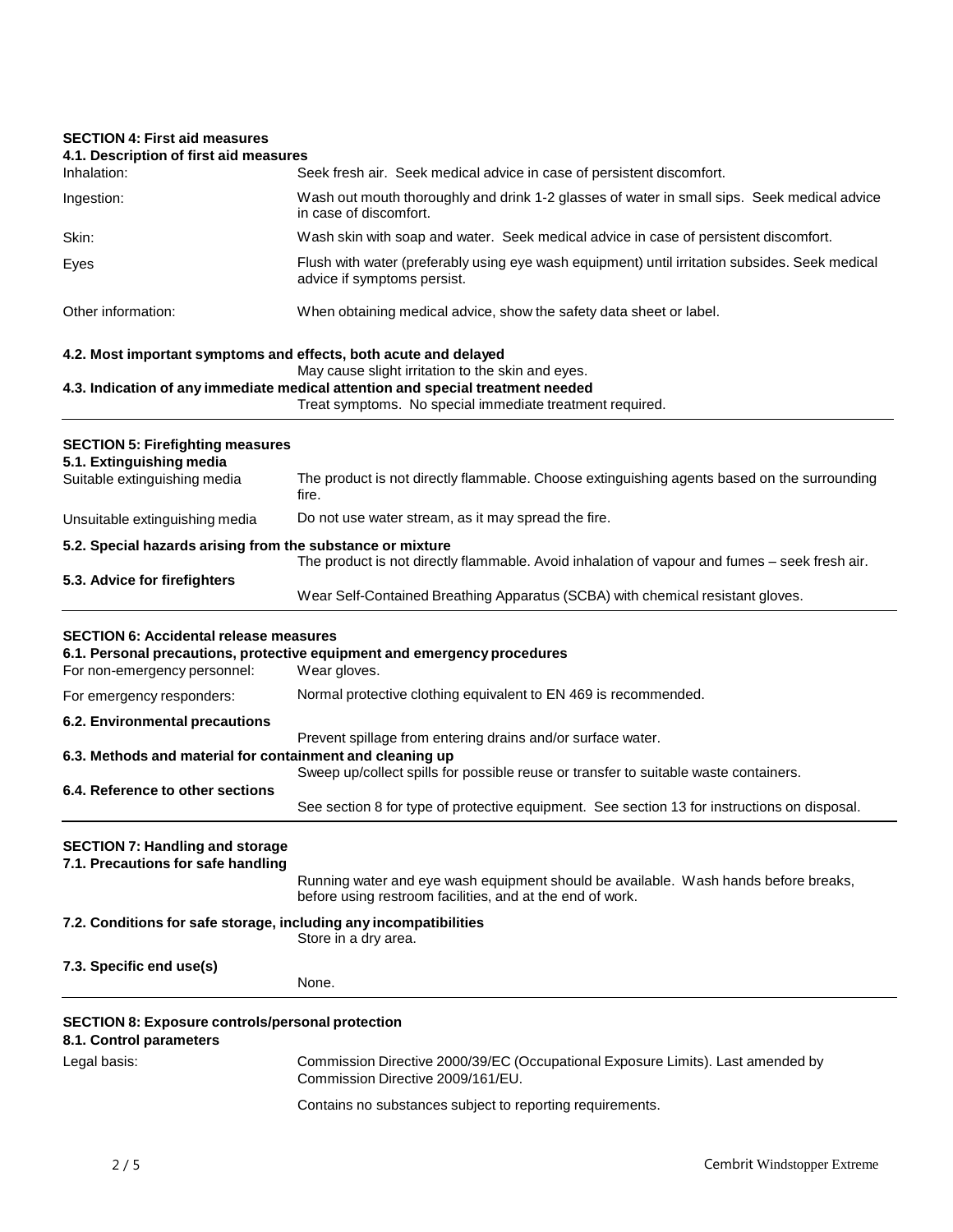| 8.2. Exposure controls<br>Appropriate engineering controls: | Wear the personal protective equipment specified below.                                                                                                                    |
|-------------------------------------------------------------|----------------------------------------------------------------------------------------------------------------------------------------------------------------------------|
| Personal protective equipment,<br>eye/face protection:      | Wear safety goggles if there is a risk of dust contact with eyes. Eye protection must conform to<br>EN 166.                                                                |
| Personal protective equipment,<br>skin protection:          | Wear gloves. Gloves must conform to EN 374.                                                                                                                                |
| Personal protective equipment,<br>respiratory protection:   | Wear respiratory protective equipment with P2 filter when performing dusty work. Respiratory<br>protection must conform to one of the following standards: EN 136/140/145. |
| Environmental exposure controls:                            | Ensure compliance with local regulations for emissions.                                                                                                                    |

## **SECTION 9: Physical and chemical properties**

| 9.1. Information on basic physical and chemical properties |                                                                |  |
|------------------------------------------------------------|----------------------------------------------------------------|--|
| State:                                                     | Solid substance                                                |  |
| Colour:                                                    | Grey                                                           |  |
| Odour:                                                     | No data                                                        |  |
| Odour threshold:                                           | No data                                                        |  |
| pH (solution for use):                                     | No data                                                        |  |
| pH (concentrate):                                          | Approx. 11 (Due to calcum hydroxide, pH will reduce over time) |  |
| Melting point/freezing point:                              | No data                                                        |  |
| Initial boiling point and boiling                          |                                                                |  |
| range:                                                     | No data                                                        |  |
| Flash point:                                               | No data                                                        |  |
| Evaporation rate:                                          | No data                                                        |  |
| Flammability (solid, gas):                                 | No data                                                        |  |
| Upper/lower flammability limits:                           | No data                                                        |  |
| Upper/lower explosive limits:                              | No data                                                        |  |
| Vapour pressure:                                           | No data                                                        |  |
| Vapour density:                                            | No data                                                        |  |
| Relative density:                                          | 1.8                                                            |  |
| Solubility:                                                | Solubility in water: Insoluble                                 |  |
| Partition coefficient                                      |                                                                |  |
| n-octanol/water:                                           | No data                                                        |  |
| Auto-ignition temperature:                                 | No data                                                        |  |
| Decomposition temperature:                                 | >150°C. 250°C: the product loses 90% of it's initial strength. |  |
| Viscosity:                                                 | No data                                                        |  |
| Explosive properties:                                      | No data                                                        |  |
| Oxidising properties:                                      | No data                                                        |  |
| 9.2. Other information                                     |                                                                |  |
|                                                            | None.                                                          |  |
| <b>SECTION 10: Stability and reactivity</b>                |                                                                |  |
| 10.1. Reactivity                                           |                                                                |  |
|                                                            |                                                                |  |

| 10.1. Reactivity                         |                                                                               |
|------------------------------------------|-------------------------------------------------------------------------------|
|                                          | Not reactive.                                                                 |
| 10.2. Chemical stability                 |                                                                               |
|                                          | The product is stable when used in accordance with the supplier's directions. |
| 10.3. Possibility of hazardous reactions |                                                                               |
|                                          | None known.                                                                   |
| 10.4. Conditions to avoid                |                                                                               |
|                                          | None known.                                                                   |
| 10.5. Incompatible materials             |                                                                               |
|                                          | None known.                                                                   |
| 10.6. Hazardous decomposition products   |                                                                               |
|                                          | None known.                                                                   |

## **SECTION 11: Toxicological information**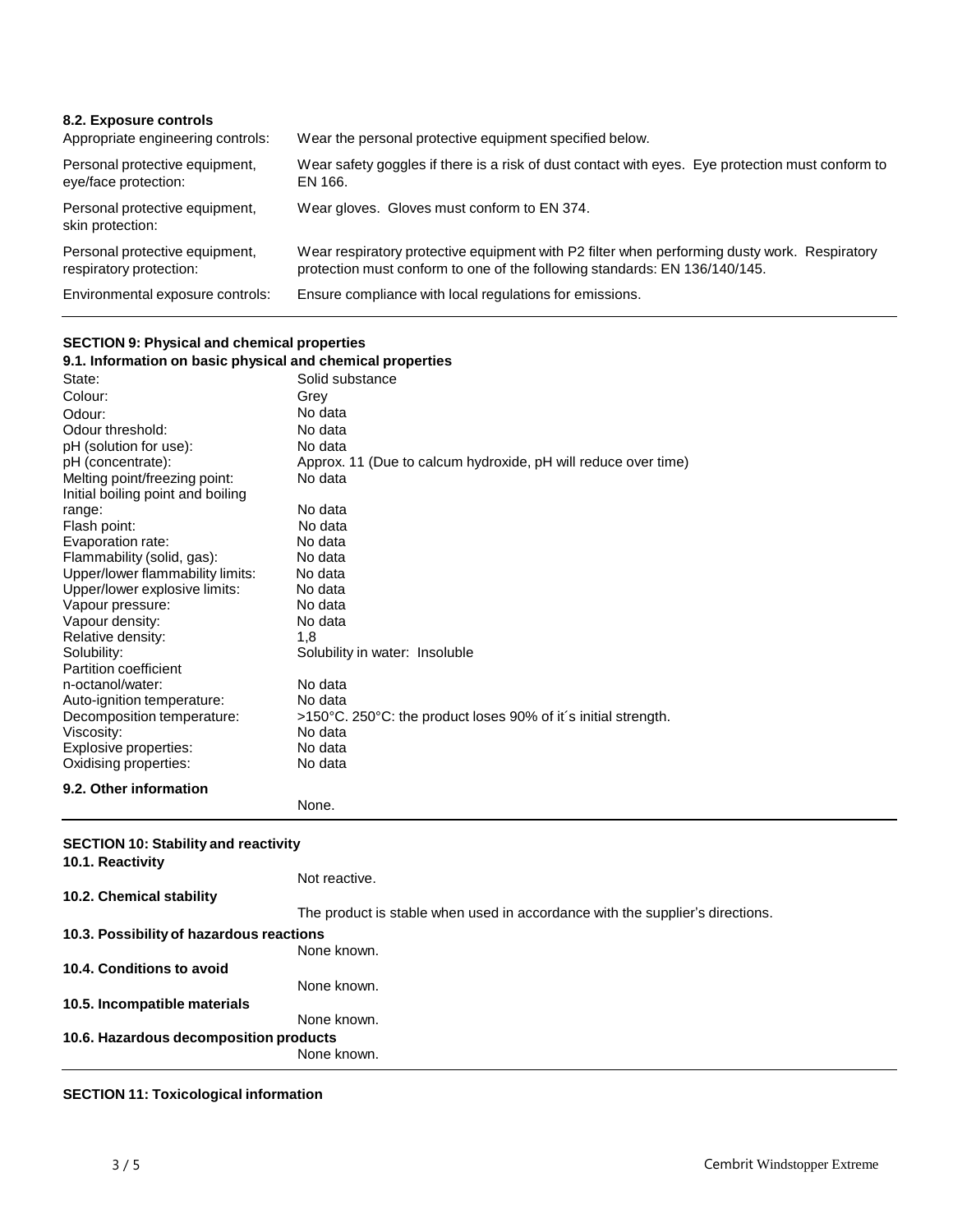## **11.1. Information on toxicological effects**

| Acute toxicity - oral:                              | The product does not have to be classified. Test data are not available.                                                                  |
|-----------------------------------------------------|-------------------------------------------------------------------------------------------------------------------------------------------|
| Acute toxicity - dermal:                            | The product does not have to be classified. Test data are not available.                                                                  |
| Acute toxicity - inhalation:                        | The product does not have to be classified. Test data are not available.                                                                  |
| Skin corrosion/irritation:                          | May cause slight irritation. The product does not have to be classified. Test data are not<br>available.                                  |
| Serious eye damage/eye irritation:                  | May cause eye irritation. The product does not have to be classified. Test data are not<br>available.                                     |
| Respiratory sensitisation or skin<br>sensitisation: | The product does not have to be classified. Test data are not available.                                                                  |
| Germ cell mutagenicity:                             | The product does not have to be classified. Test data are not available.                                                                  |
| Carcinogenic properties:                            | The product does not have to be classified. Test data are not available.                                                                  |
| Reproductive toxicity:                              | The product does not have to be classified. Test data are not available.                                                                  |
| Single STOT exposure:                               | Inhalation of dust may cause irritation to the upper airways. The product does not have to be<br>classified. Test data are not available. |
| Repeated STOT exposure:                             | The product does not have to be classified. Test data are not available.                                                                  |
| Aspiration hazard:                                  | The product does not have to be classified. Test data are not available.                                                                  |
| Other toxicological effects:                        | None known.                                                                                                                               |

| <b>SECTION 12: Ecological information</b><br>12.1. Toxicity                 |                                                                                   |
|-----------------------------------------------------------------------------|-----------------------------------------------------------------------------------|
|                                                                             | The product does not have to be classified. Test data are not available.          |
| 12.2. Persistence and degradability                                         |                                                                                   |
|                                                                             | Not expected to be biodegradable.                                                 |
| 12.3. Bioaccumulative potential                                             |                                                                                   |
|                                                                             | No bioaccumulation expected.                                                      |
| 12.4. Mobility in soil                                                      |                                                                                   |
|                                                                             | Hardens to a firm, non-mobile mass.                                               |
| 12.5. Results of PBT and vPvB assessment                                    |                                                                                   |
|                                                                             | The product does not contain any PBT or vPvB substances.                          |
| 12.6. Other adverse effects                                                 |                                                                                   |
|                                                                             | None known.                                                                       |
| <b>SECTION 13: Disposal considerations</b><br>13.1. Waste treatment methods |                                                                                   |
|                                                                             | Do not discharge large quantities of concentrated spills and residue into drains. |
|                                                                             |                                                                                   |

Contact the local authorities. EWC code: 17 01 01 Concrete.